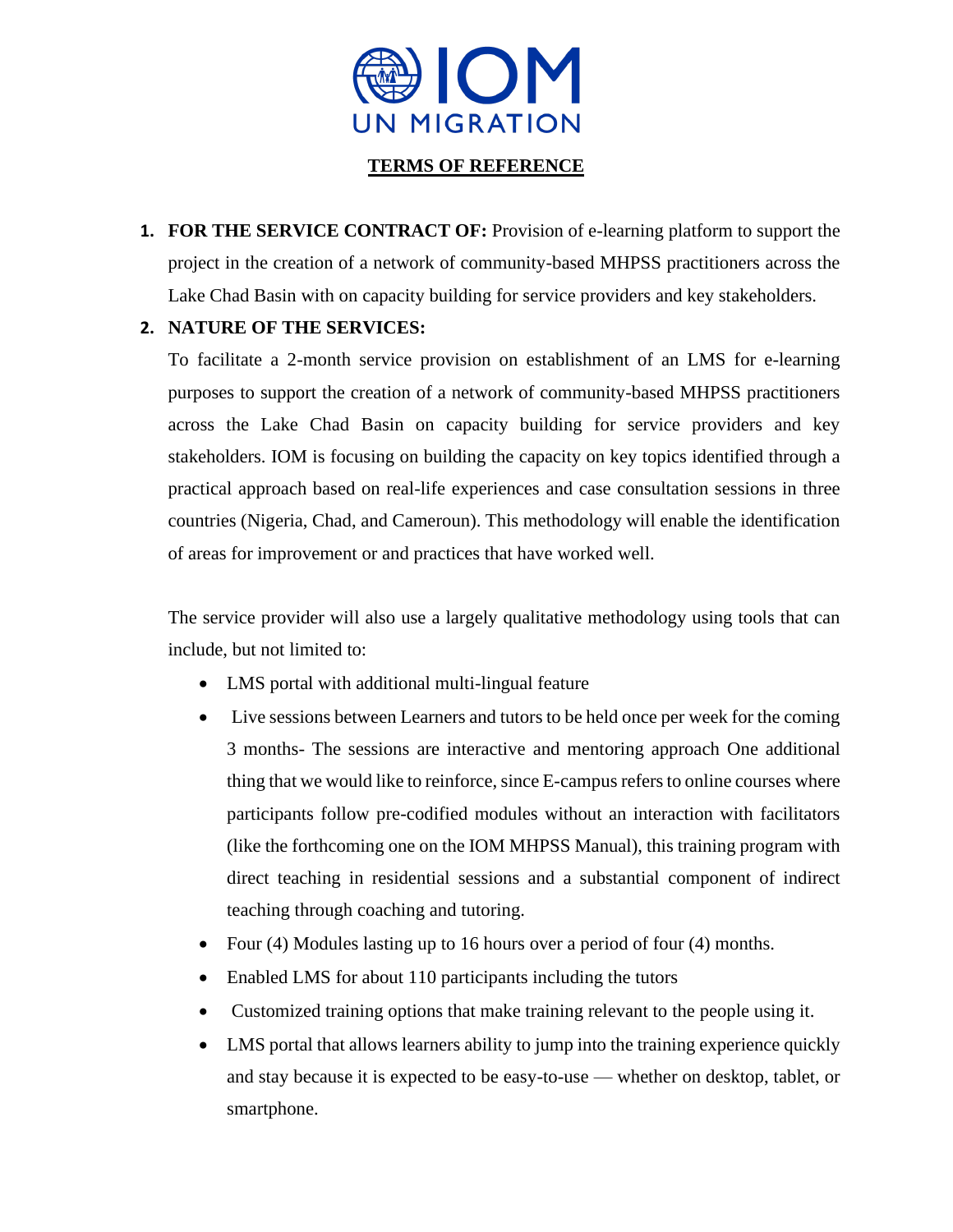- The LMS must be enabled to provide opportunity to upload pre-recorded videos and other related training materials.
- Set-up of the LMS must be such that allows to have live instructor lead sessions as well as pre-test/post-test to check learners understanding within a particular period of the course.
- As this is a regional project, and has 3 countries involved, language requirements are so key for the live sessions on a weekly basis, however, the LMS must be compliant to the language requirements of the project, essentially, in both English and French.

The platform should have the following characteristics

- Ability to undertake skill assessment GAPS on students/participants
- Manual/Automated enrollment of students/participants
- Social Learning
- Integration with zoom for multi-lingual interface/GUI
- Interface will be customized to meet users' requirements
- Ability to track participants engagement throughout the training programme
- Collaborative and interactive sessions after each module
- Activity report with analytics showcasing each participants performance
- Pre and Post tests before and after every module
- Ability to track progress and attendance of participants throughout the training programme
- Course categorization as required by the client
- Customization/automation of report generation.
- Documentation of all activities throughout the training programme (repository).
- A customized URL according to users' requirement.
- **3. IOM Project To Which the service provider Is Contributing:** Mental Health and Psychosocial Support through a German funded project focusing on building capacities on key topics identified through a practical approach based on real-life experiences and case consultation sessions in three countries (Nigeria, Chad, and Cameroon)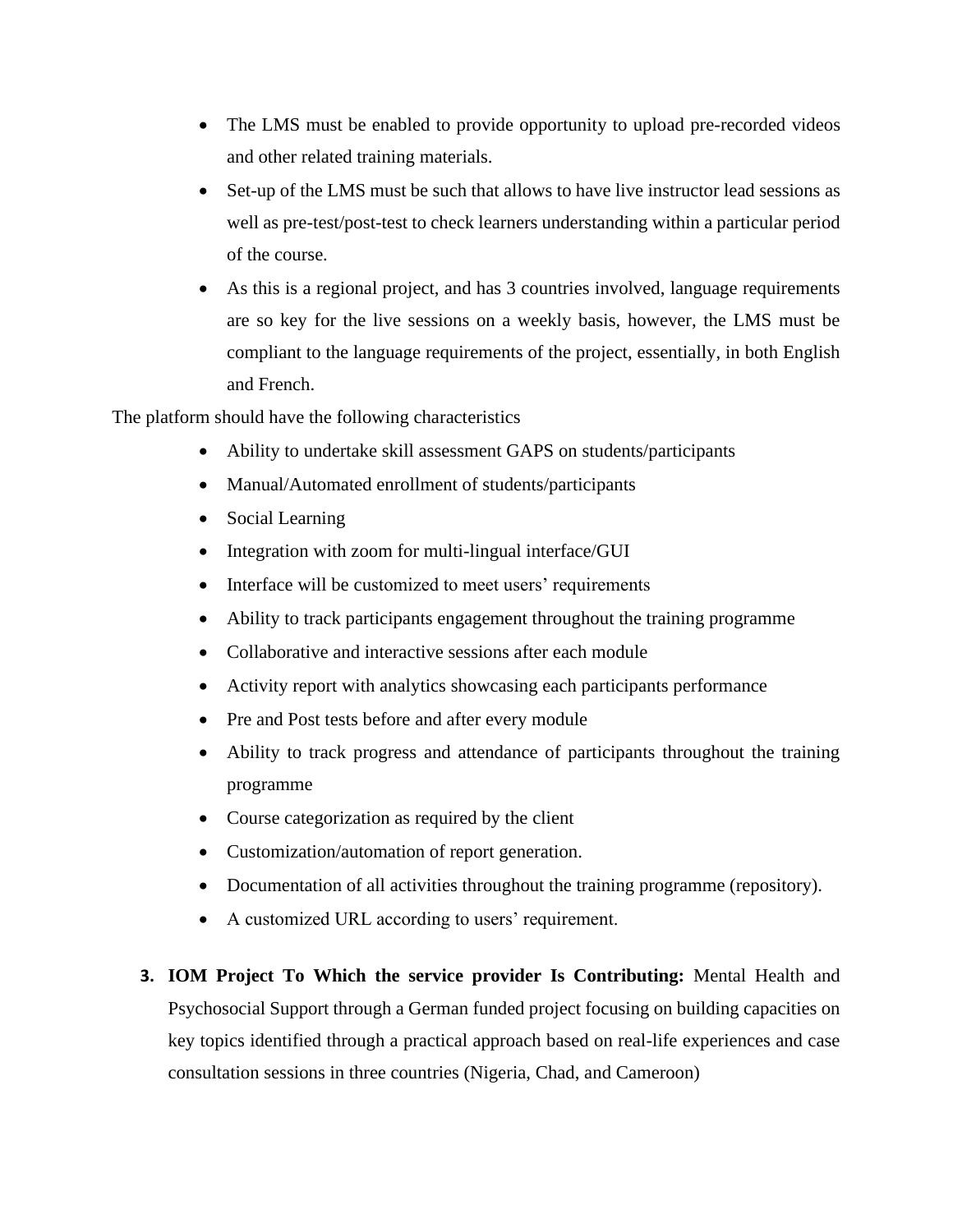## **4. TASKS TO BE PERFORMED UNDER THIS CONTRACT AND KEY DELIVERABLES:**

The proposed phases of this consultancy include:

- Establishment of an LMS portal with additional multi-lingual feature
- LMS portal must facilitate live sessions between Learners and tutors to be held once per week for the coming 2 months- The sessions are interactive and mentoring approach One additional thing that we would like to reinforce, since E-campus refers to online courses where participants follow pre-codified modules without an interaction with facilitators (like the forthcoming one on the IOM MHPSS Manual), this training program with direct teaching in residential sessions and a substantial component of indirect teaching through coaching and tutoring.
- The LMS must include features that allows clear distinction into rooms for the Four (4) Modules lasting up to 16 hours over a period of four (4) months.
- The established LMS is to be enabled for about 110 participants including the tutors and must also incorporate the feature to allow either inclusion of new participants and exclusion of participants who may have completed the learning series.
- LMS portal that allows learners ability to jump into the training experience quickly and stay because it is expected to be easy-to-use — whether on desktop, tablet, or smartphone.
- The LMS must be enabled to provide opportunity to upload pre-recorded videos and other related training materials.
- Set-up of a LMS that allows to have live instructor lead sessions as well as pretest/post-test to check learners understanding within a particular period of the course.
- As this is a regional project, and has 3 countries involved, language requirements are so key for the live sessions on a weekly basis, however, the LMS must be compliant to the language requirements of the project, essentially, in both English and French.
- LMS is enabled to allow IOM the ability to download reports related to the programme and activities conducted.